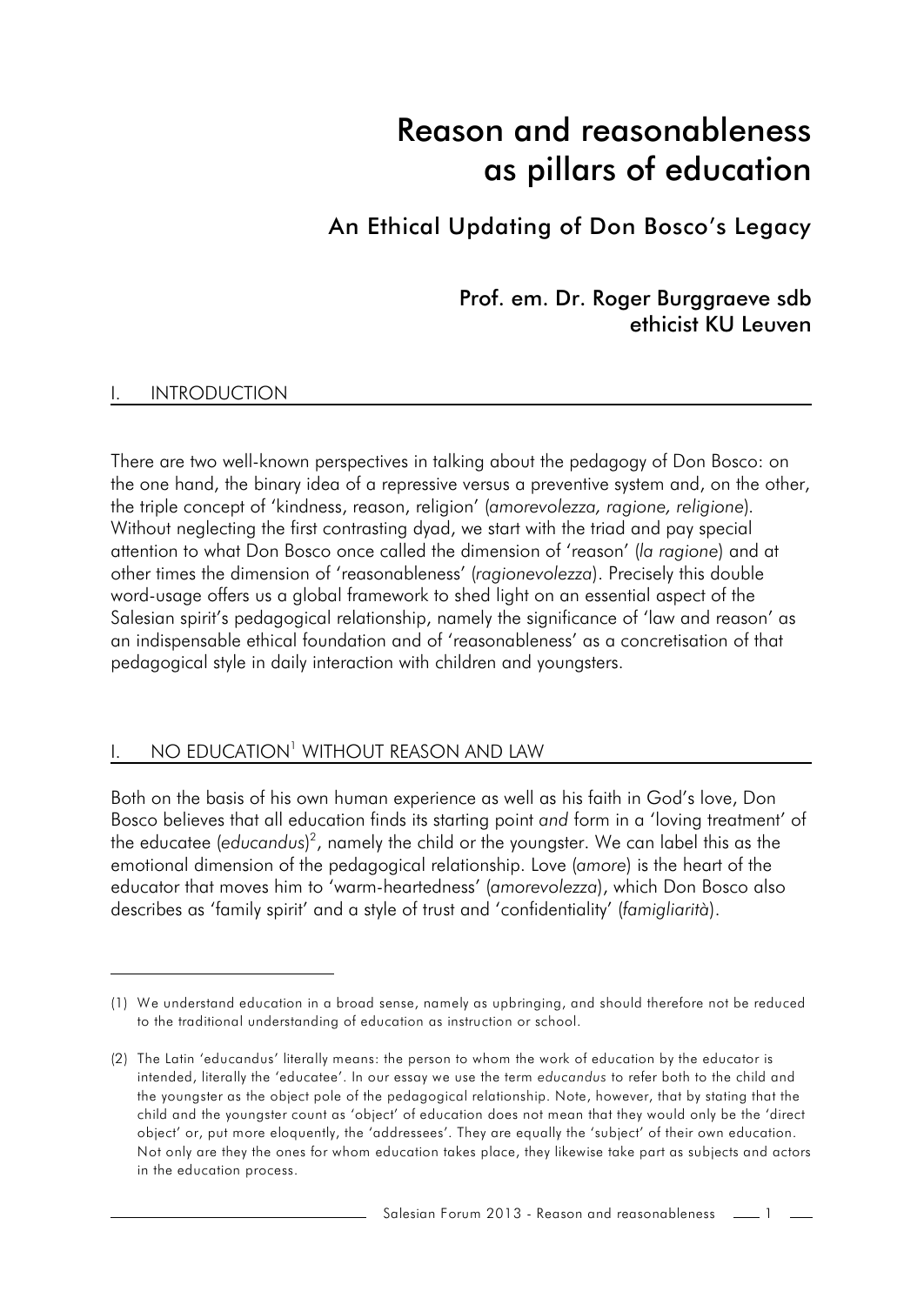## 1. 'Non-incestuous' or 'chaste' educational relationship

Here, the importance of 'law and boundary' – or rather law as boundary – arises immediately so that the style of warm-hearted and confidential interaction between educator and *educandus* would not derail into one or the other form of abuse. In this regard, the necessity of reason arises as the management of emotion in the emotional pillar of the Salesian pedagogical system itself. We want to concretise this by linking the idea of 'chastity' as a first form of reason and law with '*amorevolezza*'. We take inspiration from the anthropological redefinition and broadening of the concept of 'chastity' that our confrère and well-known moral theologian, Xavier Thévenot, has developed.<sup>1</sup> Precisely by linking chastity with the prohibition against incest, he broadens the strict sexual significance of chastity into a general human significance (in which, of course, the sexual significance is included). The incest prohibition, namely that no sexual contact may take place between parents and children nor between members of the same family or one's own relatives, functions as the foundation of civilisation precisely because it draws an unassailable boundary between the generations. By broadening this strict significance of the incest prohibition in terms of relationships, however, we end up in a recalibration of 'chastity' as 'non-incestuous'. To make this clear Thévenot starts with the etymology of the word 'chastity', which remarkably enough is laden with a deep anthropological – generally human – truth. The word 'chaste' in fact goes back to the Latin *'castus'*. The opposite of *'castus'* is *'incastus'*, of which *'incestus'* is a synonym and is translated as 'incestuous'. In other words, in terms of etymology one who is incestuous is unchaste. This etymological remark, however, is only interesting when one interprets the term 'incestuous' more broadly than the common linguistic usage where – as we already mentioned – a sexual relationship with a next of kin is meant. In the perspective of this broadening, we consider as incest every behaviour that strives to extend and to repeat the condition of non-distinguishability that exists at the beginning of life between child and mother. A behaviour is then chaste when one is made capable of surpassing the condition of amalgamation at the beginning of one's existence.

For this, we find a point of contact in the perspective of psychoanalysis. It points out that for a child, learning to live in a human manner means acquiring its 'separateness and independence' whereby it opens up to the other than itself, learning to develop a respectful relationship with the other. Well, this is only possible by breaking away from 'immersed participation', by separating itself gradually from the fusional oneness – the bondedness – with her or his origin, in other words by making itself distinct and by distinguishing itself. Or put differently, by definitively losing and abandoning her or his origin. We can paraphrase here the Gospel text: "For those who want to save their life will lose it, and those who lose their life for my sake will find it" (Mt 16,25) by saying: "For those who want to save their fusioned lives will lose their human lives, and those who lose their fusioned – immersed and amalgamated – lives for the sake of the other than itself will save their human lives." We must abandon literally and figuratively, factually and emotionally, our mother's bosom – the parental 'nest' – to be able to bond with the other than ourselves in a non-consuming, liberating manner.

<sup>(1)</sup> X. THÉVENOT, *Repères éthiques pour un monde nouveau*, Mulhouse, Salvator, 1982, pp. 44-52; ID., *Les péchés: que peut-on en dire?*, Mulhouse, Salvator, 1993, pp. 29-31.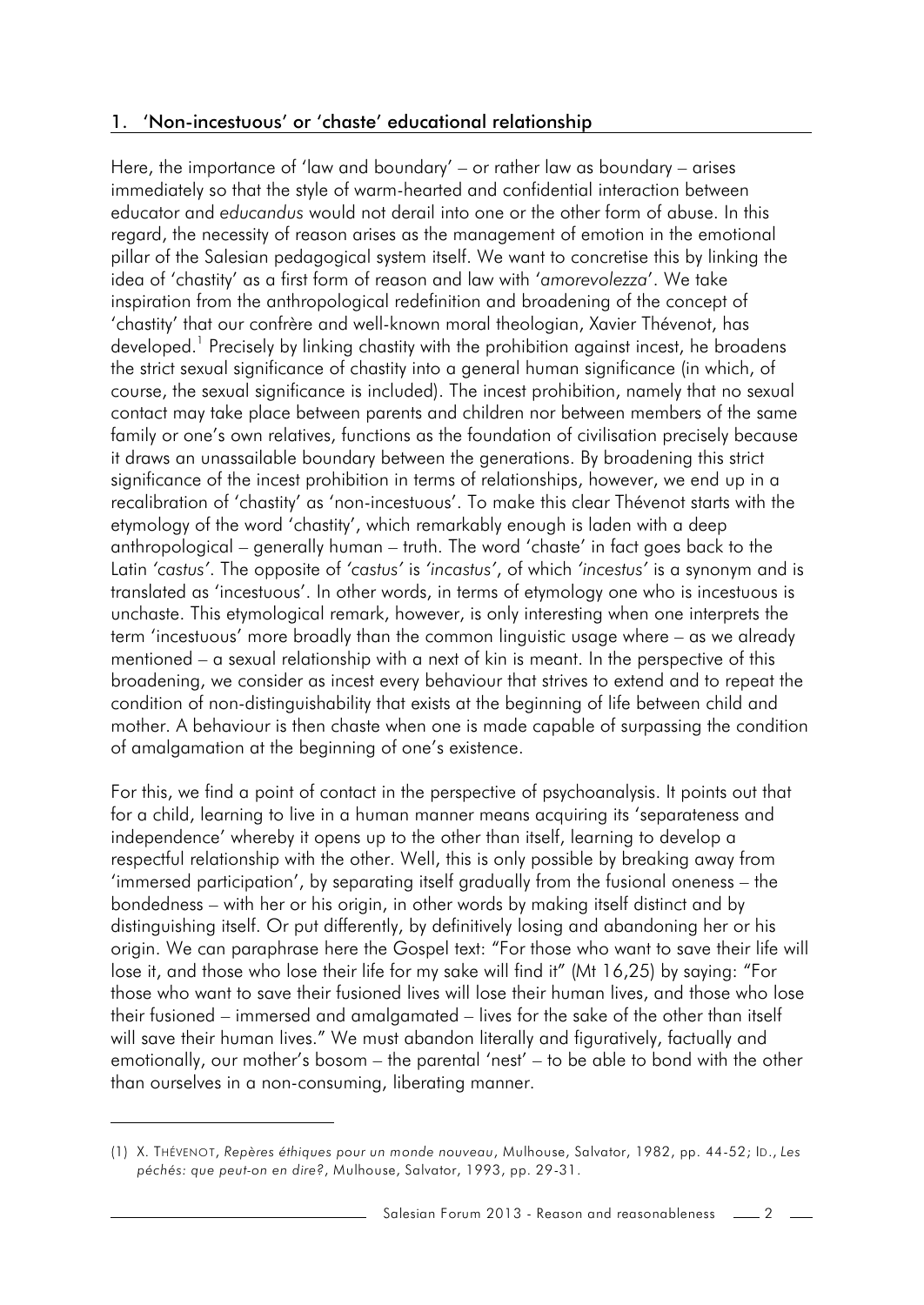It turns out here how human life and growth always implies a 'renunciation', namely a renunciation of the undifferentiated and fusioned condition of coinciding with one's own origin. In this regard, the human person is not born 'chaste' but becomes chaste, and is assisted precisely by the crisis that is caused by the prohibition against coinciding with one's own origin. Chastity is no self-evident fact but a task, and it is not given once but time and time again. One *is* not chaste; one *becomes* chaste. And this happens precisely through a humanising interaction with one's own desires in confrontation with reality. In that confrontation, one learns to renounce the world without difference and without deficiency, and a world of omnipotence where one would be the central point as an absolute master. And note well, this is not only applicable to the mother-child relationship, but to all later relationships. It is namely in the relationships with new, non-maternal others, that every human person is faced time and again with the temptation to repeat or to 'demand' the original fusional connectedness with the mother, whereby the new relationships in turn become again incestuous and thus unchaste. Hence the challenge that appears not once but time and time again is to renounce the (at times strong, passionate) temptation of fusional relationships.

For the pedagogical relationship, this means that it is only 'chaste' when it is 'nonincestuous', meaning to say not fusioned and locked up but creating room for the independence and individuality (alterity) of the child or the youngster. An educator should never give in to the desire for fusion, whether it shows up on his side or on the side of the educatee. A pedagogical relationship that is worthy of the name is faced with the appeal and the challenge to build up an asymmetrical reciprocity, so that the child or the youngster would never be caught in and by the relationship. When Don Bosco suggests that the educator must be the 'friend' of the *educandus*, this then should not be understood wrongly, namely that the pedagogical relationship must take place as a reciprocal relationship between equals. The inequality and the level difference between educator (adult) and educatee (child, youngster) need to be maintained and given a positive form. Otherwise, both the independence and freedom of the child or youngster are compromised as well as their possibility of establishing contacts and building up relationships with 'new' others outside of the pedagogical relationship. A pedagogical relationship is only 'chaste' when it respects *and* promotes asymmetry, difference. This also explains why Don Bosco immediately links the qualification of the educator as 'friend' with that of 'father': "friend and father". Through his pedagogical task, he is invested with the authority and responsibility 'to lead' the minor – which goes beyond all simple and simplistic symmetry. Abolishing pedagogical asymmetry creates the humus for the abuse of power, including emotional intimidation and sexual assault, including forms of unhealthy confidentiality and familiarity. Hence, in line with the cautious Salesian tradition, 'particular' or 'tender friendships' are unacceptable, including their physical expressions – like touching the face, caressing the *educandus*, being embraced by the *educandus* – precisely because they easily become ambiguous and pave the way for infringing the integrity and intimacy of children or youngsters. In our interaction and proximity, the necessary distance must always be preserved: it is about a cautious and careful interaction, a true proximity without absorbing the child or youngster and binding it to ourselves in dependence. Only a 'love in restraint' is non-suffocating and thus pedagogically responsible. Only thus, thanks to the educational relationship, can the gradual emotional maturity of children and youngsters grow.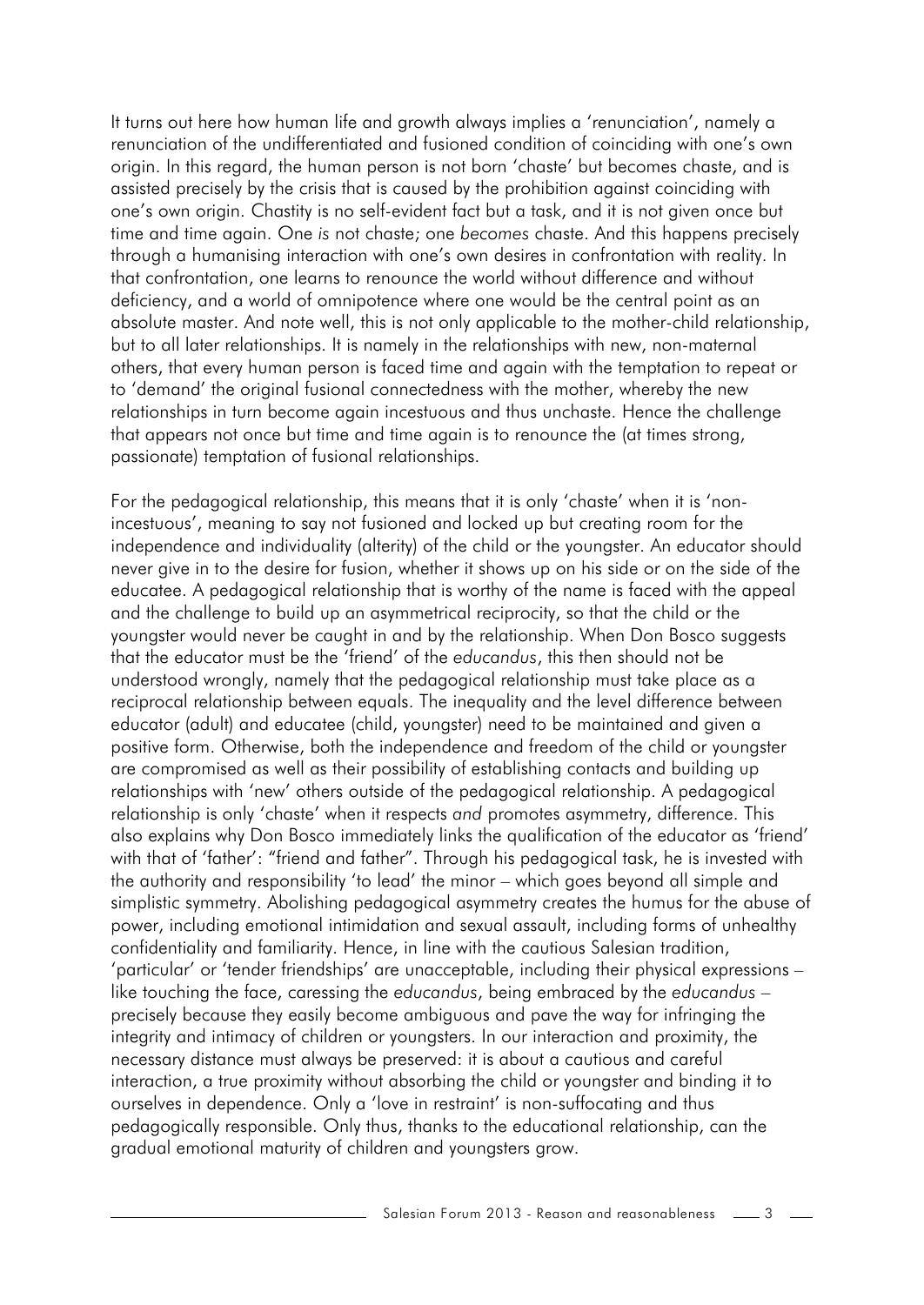## 2. No humanising education without boundary rules

By linking *amorevolezza* with chastity we have also inadvertently linked it with the law as prohibition. By doing so, we would like to critique a current one-sidedness: 'too much emotion and too little law'.<sup>1</sup> Emotion without law is out of control and lethal. In the idea of the law, we see a form of reason or intellect. Pedagogical love that time and again runs the human – all too human – risk of amalgamating identification must, in all its cordiality and proximity, be characterised at the same time by the objectivity of reason. Remarkably, as we have mentioned in the beginning of this essay, Don Bosco and the Salesian tradition interchange two terms, namely *reason (ragione)* and *reasonableness (ragionevolezza)*. Even though they are intertwined in reality, still they deserve to be distinguished from each other. While reasonableness is especially about the style of pedagogical treatment, reason is rather involved with the intellect as the surpassing of subjective emotion and thus as the confrontation with what is objectively true and valuable. Hence, before we reflect on reasonableness as a pedagogical method, we first anchor this reasonableness in an ethical reflection on law and prohibition.

We would like to make explicit the relationship between ethics and education, more concretely the anchoring of education in ethics. We will do so starting from a thorough and in-depth reflection on the creative significance of prohibition. Here, it is not so much understood as legal 'regulatory' prohibition, namely the formal regulation in a group's organised life, but as ethical prohibition, which from now on will be simply referred to as prohibition. For that purpose, we take our starting point in the narrative of the so-called rich young man (Mt 19; Mk 10; Lk 18).

When a man, not a Pharisee or specialist in the Torah, but just 'someone', being wealthy, and - for Luke - also powerful and honoured, because a ruler, asked Jesus to show him the way to 'eternal' and full life, he received as an answer: "If you wish to ENTER INTO [not STEP OUT OF] life, keep the commandments" (Mt 19,17b). Jesus thus refers that person to the second tablet of the Ten Commandments: "not murder, not commit adultery, not steal, not bear false witness…" The question then immediately arises and in all acuteness, certainly today to our ears as we are more than attached to freedom and 'fancy' – our own desires and preferences – how can prohibition and life go together? Are not prohibition and life simply irreconcilable, just as our spontaneous intuition suggests? For an answer to this question, we again take inspiration from the insights of Xavier Thévenot on the 'paradox of the prohibition'.<sup>2</sup>

We must delve into the significance and the operation of the prohibition itself. At first sight, a prohibition is not very much appealing to us. Through its negative formulation it sounds harsh and unrelenting to our ears. It goes directly against the struggle for power of our desire that wants 'everything at once'. Not only is it unreasonable in its striving but it

Salesian Forum 2013 - Reason and reasonableness

<sup>(1)</sup> T. ANATRELLA, *La différence interdite. Sexualité, éducation, violence trente ans après mai 1968*, Paris, Flammarion, 1998.

<sup>(2)</sup> X. THÉVENOT, *Souffrance; bonheur, éthique. Confrérences spirituelles*, Mulhouse, Salvator, 1990 (2de ed.), pp. 61-89.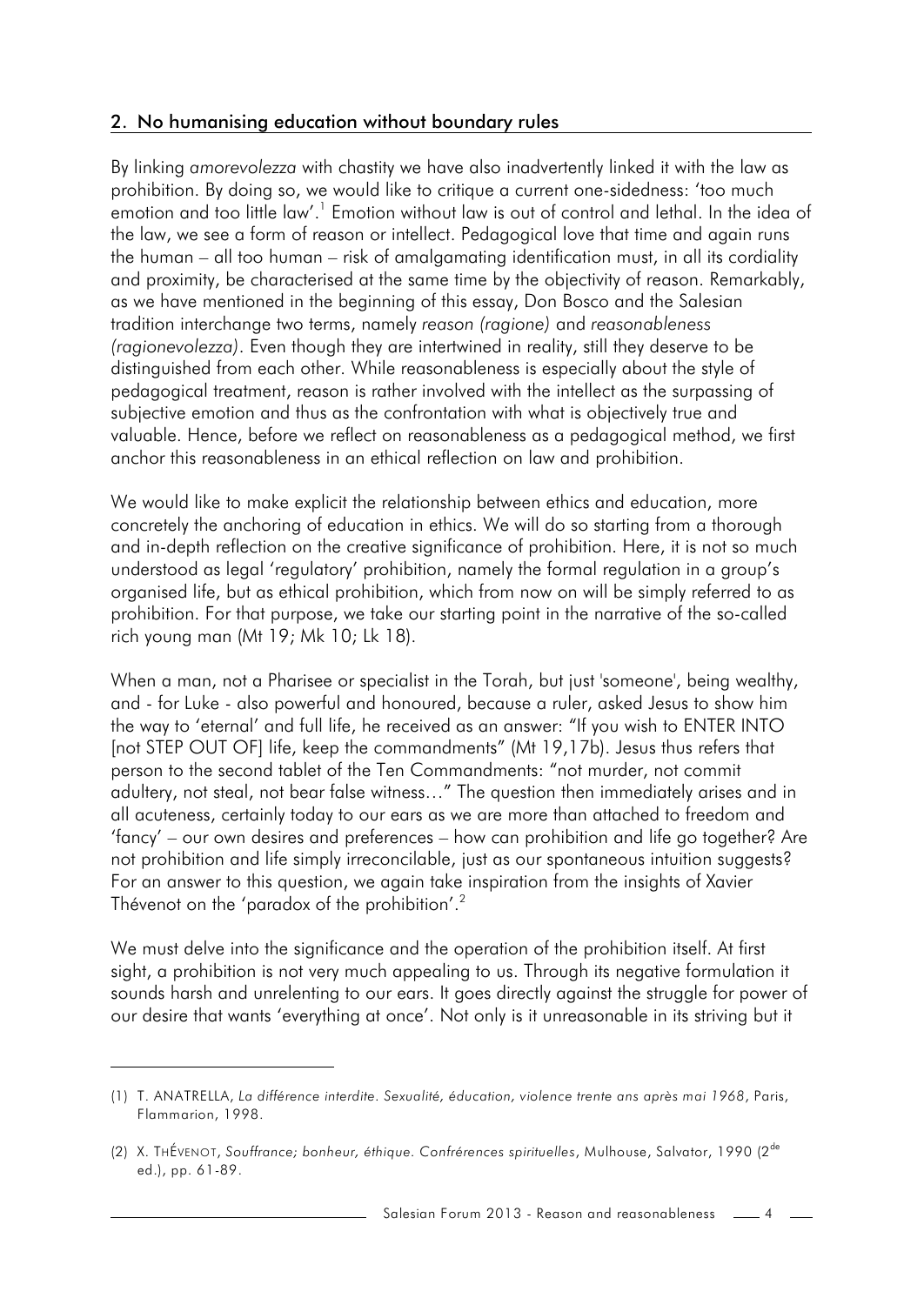does not accept in and of itself any hindrance or questioning. That is why it is utterly 'normal' that humans have difficulty time and again with ethical prohibitions.

At first sight, the prohibition seems completely negative but precisely in and through its negativity it offers more room for freedom and creativity than the commandment that prescribes an action. Indeed, a prohibition opens up the field of human possibilities because it only outlines the boundary of humaneness and does not determine nor indicate normatively that which is humane or meaningful. $1$ 

What is characteristic of the prohibition is that it appeals to human creativity by closing off the *impasses* and *wrong tracks*. A simple example in the field of education can make this clear. Imagine a family with children going for a walk in the forest. When they come upon an intersection with five bifurcations the 'problem' arises as to which path the children (will) have to take. The parents can tackle this problem in two ways. One possibility is that they themselves determine which path is the best for the children, and they normatively impose this path. With this, they can act directly in an imperative and authoritative way, or – what usually happens – rather indirectly, namely by means of enticement and 'dressing up' of the 'best path' that they present to their children. They present this path in such a 'beautiful' and enticing way, for instance by pointing out the largest circus – the wonderful reward – that awaits them at the end of the path and the colourful and fascinating attractions of various clowns, artists, acrobats and magicians along the way, whereby not only the 'end-goal' but also the path itself is presented pleasantly, in the hope that they can bring their children 'without coercion', as it were, to choose the 'best' path that is laid out for them. Such a values education, however, rests on ideological manipulation, even though it camouflages its authoritarian-imposing character behind the façade of a decorated and 'embellished' positive value-attraction. In this way, the freedom of the growing youngster is strongly restricted, if not radically assailed and destroyed. The other possibility consists in that the parents only intervene educationally when their children are about to take one of the five paths that is a dead-end path: 'Do you not see what that sign says: "No entry: dead-end road"?' By means of this approach the creativity of the educatees is not restrained, but on the contrary challenged, since four other paths are laid open among which they themselves must now choose. The prohibition does not say what they must do, what is best for them; it only says what they must not do in order not to end up in the wrong. The prohibition refers only to the other paths as possibilities by denying entrance to, or rather by prohibiting, the dead-end path. The prohibition possesses especially 'the virtue of the negative': it prevents children and youngsters from becoming mercenaries of the law, meaning to say slavish followers and executers of a prescription. It also arouses in them the necessary resistance against those that enact or perform the law whereby they are protected from identifying themselves with the educator, with all its risks of one or the other form of abuse.

Refraining from a non-value – from the negative (e.g. bullying) – meaning to say not committing a violation (of the prohibition against bullying) is in itself not yet a merit. Although this restraint is already an achievement and can call for much effort, everything else still remains to be done. In this regard, the prohibition opens up the path for creative

<sup>(1)</sup> P. BEAUCHAMP, *D'une à l'autre montagne. La loi de Dieu*, Paris, Seuil, 1969, pp. 30-34.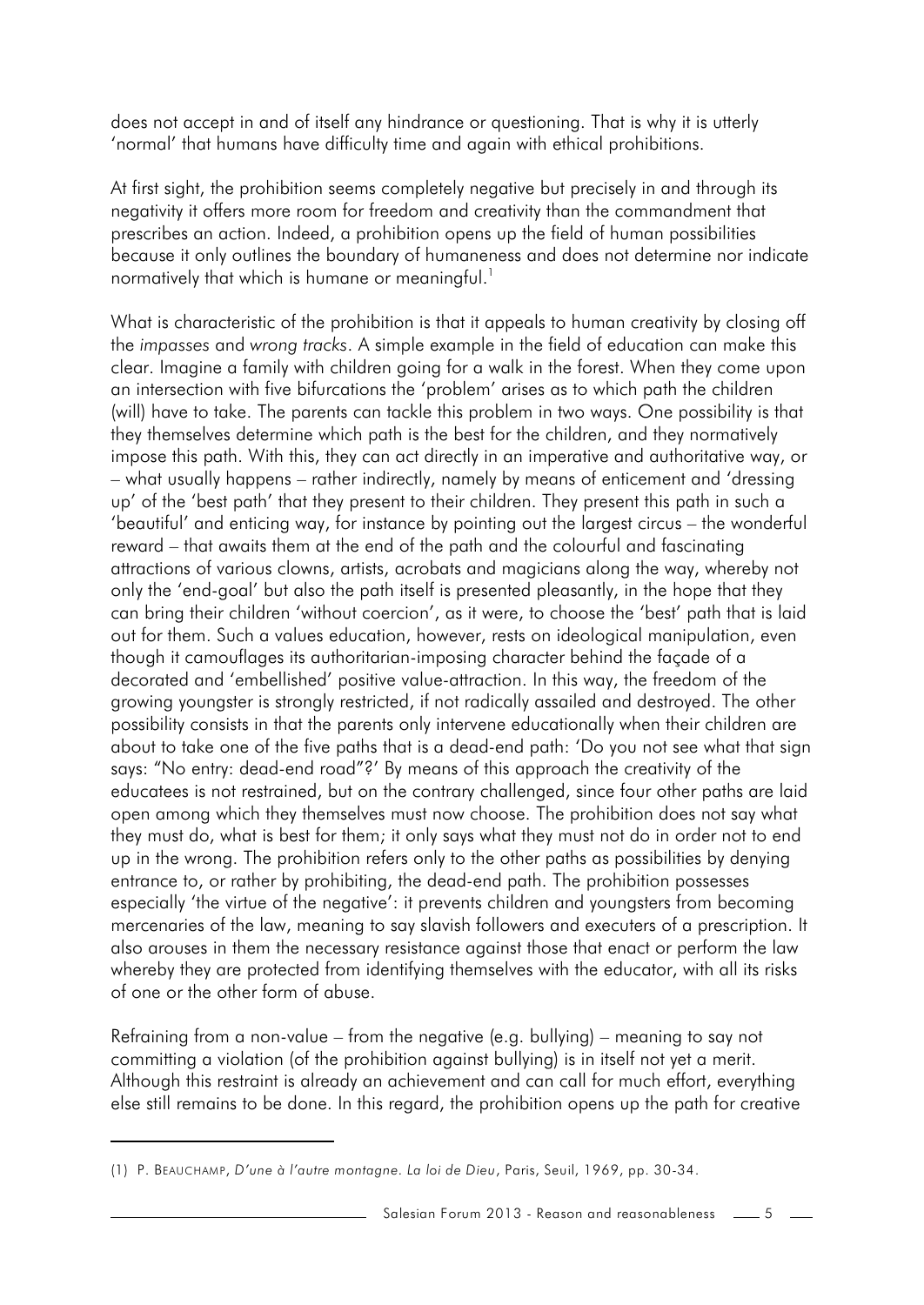freedom. To use an image from football: prohibitions draw out only the lines on the football field within which a qualitative football game can be played. They only make possible the football game; of themselves they are in no way the game itself. Even when there are perfect and indisputable game rules, of themselves they do not guarantee a qualitative football game. Even the referee does not offer any certainty for high-class football. He is only there to lead the game in the right direction, and he is after all only 'visible' when an offence is committed. Only then does he intervene to prevent the football game from being affected as such, without concerning himself further with the quality of the game. (The referee does not blow the whistle, for instance, to point out to the public the 'magnificent' game of one of the players or of the entire team…) For a qualitative football game, more is needed namely good players who under the leadership of a skilled trainer not only develop further their playing capacity but also form together a team with 'spirit' and commitment. In the same manner, prohibitions are like boundary rules that draw the lines within which human dignity can be developed, without themselves determining and developing qualitatively this human dignity. In other words by opening up the path to freedom, the prohibition opens up the path to personal, interpersonal and communal creativity giving shape according to one's own insight and capability to the value that is protected and profiled by the prohibition. The prohibition only points out a 'path of death' and for the rest leaves it people with the full responsibility to discover and explore the 'path of life'.

Let us briefly illustrate this paradoxical relationship between prohibition and creativity on the basis of the already cited prohibitions from the second tablet of the Ten Commandments. Except for the prohibition against adultery, which in its particularity concerns intimate sexual relationships, the other prohibitions – do not kill, steal, bear false witness – have a general application in the sense that they concern all possible relationships between people. If we try to positively formulate one of these prohibitions, a shift in levels always takes place. While the prohibition forbids a concrete, negative deed or action, for instance 'to kill', 'to lie', 'to steal', where it turns out that a prohibition also implies a double denial, the corresponding commandment lends itself to the level of disposition, to be understood as the quality of the moral personality or as virtue. The positive reverse-side of 'You shall not kill' is the appeal to 'respect for life', of 'You shall not lie' the task to honesty and authenticity, and of 'You shall not steal' the imperative to 'respect property (mine and thine)'.

No quality of proximity, of caring and love between persons, is possible if killing takes place, just as no honest society based on trust and confidence, no respect for what is mine and thine nor recognition of each other's otherness are possible if lying and stealing are committed. When aggressiveness, lying and disrespect for 'mine and thine' become fundamental drives, meaning to say when one starts from the principle (certain conflicting situations where higher values that are at stake are not taken into consideration) that one in all circumstances and equally towards anyone may speak untruths, may violate other's 'ownness', and may use violence. In doing so, a humane social life is fundamentally undermined. But with that, all is not yet said about ethics. For if people do not use violence against each other, there still is no concrete experience of love and caring. Or when people do not lie to each other, an atmosphere of trust and authenticity is not automatically created, just as there is not yet respect for what is mine and thine, for each other's uniqueness and contribution in a relationship or in a community when people do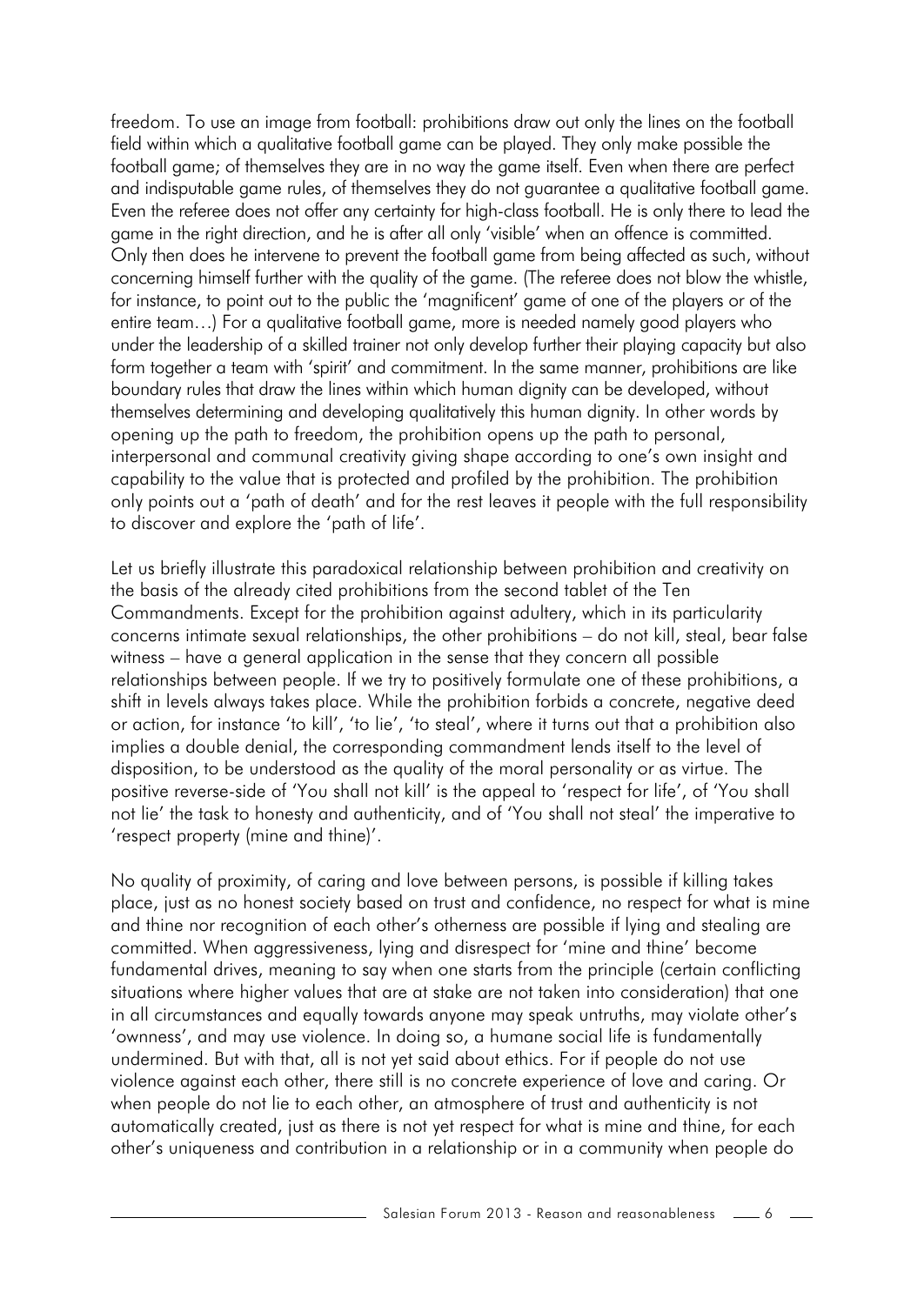not steal from each other or do not violate the uniqueness of the other. When one observes the prohibitions and does not commit violence, not lie or not 'steal' what 'belongs' to the other, one has not yet done anything in order to realise a life-promoting, upright, respectful and faithful inter-human and social relation. The minimum conditions for that purpose are indeed present. The space for humane and loving relationships is created. There is a bottom in the glass that is, however, not yet filled with water. The bottom is indeed necessary, or else everything is spilled away, but in that case the glass is not yet filled with drink. To fill the glass is not only not doing something, but also doing something concrete. But for this concrete action, namely the real authentication of nonviolent, genuine and fair relationships, in which also the differences of the persons is acknowledged and estimated in tangible forms and signs, one cannot rely on the prohibition. For that, one must appeal entirely to the capacity of one's own freedom in order to design in a creative way the shapes and paths of effective respect for life, trust, respect for what is mine and thine, and reliability.

An important pedagogical aspect of this view on ethical prohibitions is that they are valid for both poles of the pedagogical relationship, namely not only for the *educandus* but also for the educator. The prohibitions, just as we have sketched them from the narrative of the rich young man and the second tablet of the Ten Commandments, draw the outlines of the pedagogical playing field in the sense that the educators are oriented in their educative treatment of children and youngsters by the prohibition against violence, 'theft' (annulling difference) and lying, because only thus does the educative relationship acquire a frame that is worthy of human dignity. This dimension deserves our time, with its special attention to the 'victims' of all sorts of violence and abuse. On the other hand, as boundary rules the prohibitions are also applicable to the behaviour of the *educandus*. An essential goal of education is indeed that children and youngsters are initiated into the symbolic order – the playing field – of human values and norms, via the prohibitions. As boundary rules they trace the conditions for the protection, acknowledgement and development of their own personal unassailability and integrity as well as those of others ('you shall not kill'). They also create space for authentic relationships ('you shall not bear false witness') that at the same time command respect for each other's individuality and difference ('you shall not steal').

#### III. PEDAGOGICAL REASONABLENESS

This initiation of children and youngsters is a learning process, marked by trial and error, progress and regress, and in any case by a versatile and wrinkle-free dynamism. Humane behaviour does not fall out of the sky nor is given 'by nature', but is the result of a 'gradual discovery and practice'. For this we find inspiration in the so-called "law of gradualness", as it was launched and introduced by John Paul II in the apostolic exhortation on the family *Familiaris Consortio* (1981) (FC). The synod document interprets the 'law of gradualness' (nr. 34, par. 4) as the "dynamic process" (FC nr. 9, par. 2) of the 'step by step and unceasing progress' of people in their moral life. The concept of gradualness rests on the conviction that the human person is an historical being: "Man,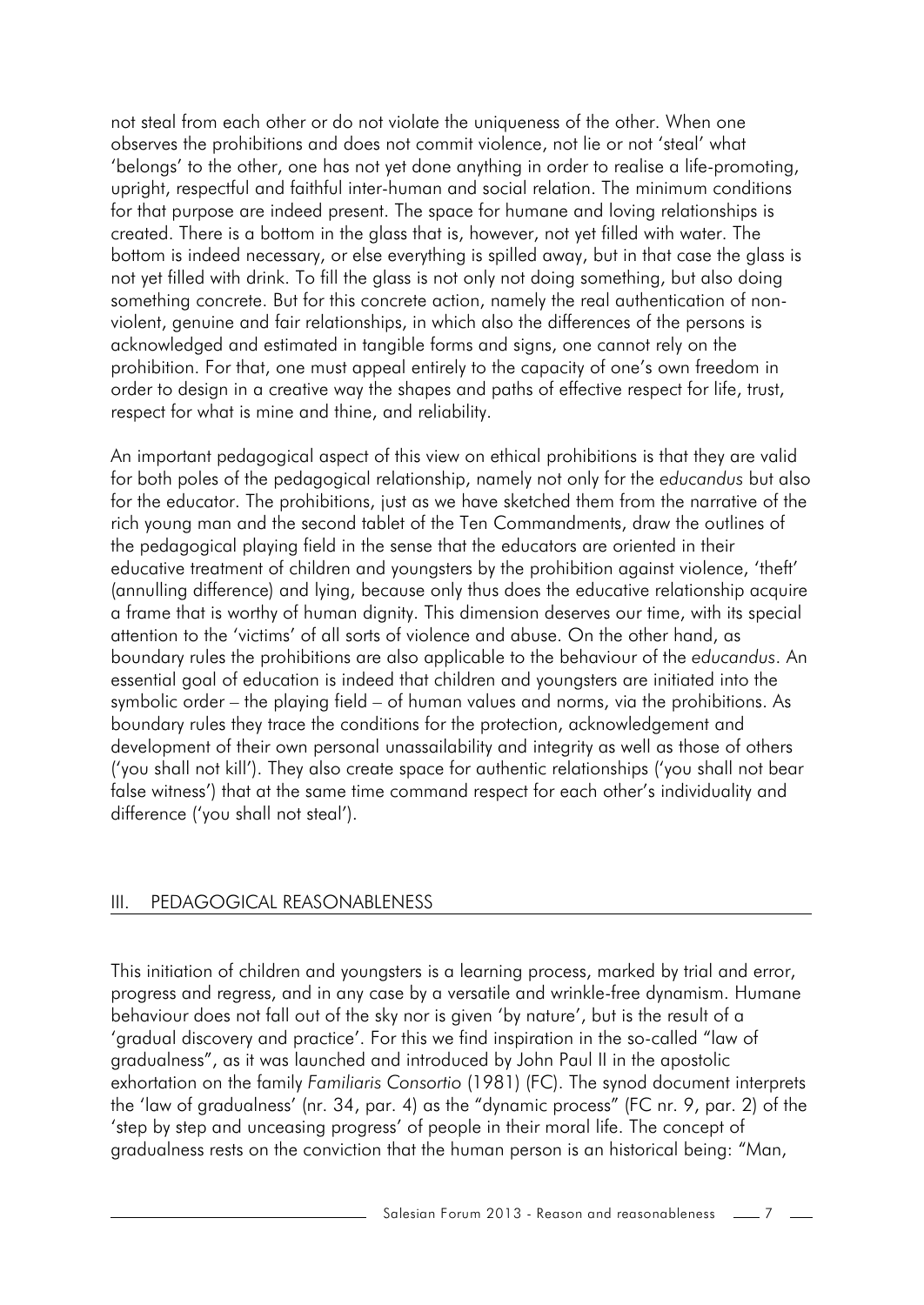who has been called to live God's wise and loving design in a responsible manner, is an historical being who day by day builds himself up through his many free decisions; and so he knows, loves and accomplishes moral good by stages of growth" (FC nr. 34, par. 3). The psychological sciences have familiarised us with the development of the person, both on bodily, psychological and affective levels, as well as on the moral and spiritual levels. This leads to the insight that Gradualness, however, does not stand on its own since it concerns an orientated growth. *T*his growth cannot take place in the wild; it must be directed at a goal, namely the realisation of 'meaningful living and acting', in Christian sense a 'love-filled living and acting'.

Such an 'ethics of growth', namely the gradual learning and developing precisely demonstrates the necessity of education: "an educating growth process is necessary" (FC nr. 9, par 2). At the same time, we arrive at the second significance of 'reason', namely 'reasonableness'.<sup>1</sup> The initiation in the world of 'law and reason' takes place – says Don Bosco – according to a particular pedagogical style, namely the *'ragionevolezza'<sup>2</sup>*, to be understood as a form of 'pratical wisdom' in the line of Aristotle's virtue of 'phronèsis'.<sup>3</sup> Here he also attempts to offer an alternative to the so-called repressive system that, on the basis of the 'depravity' of humans, proceeds from the assumption that education takes place through strict discipline<sup>4</sup> and that wanton behaviour and the violation of regulations must be 'corrected' unrelentingly (cf. de loud[er] call for 'zero tolerance' against and punishment of petty crime and nuisance by youngsters).

A humanizing education cannot suffice with an educational climate that is emotionally 'sheltering', but at the same time has need for 'explanation' and 'confrontation'. Education should not only be emotional but also rational, meaning to say reasonable and therefore discursive and argumentative. If education would only happen by means of an immersion in the emotionality of a 'cosy home base', in which one enjoyably participates for consolation and comfort, then one ends up in the risk of manipulation that makes use of affectivity in order to lure (especially vulnerable) children or growing youngsters into too much dependence and at times even to a form of 'invisible slavery'. Nonetheless, it is precisely the right significance and task of becoming adult that one no longer lets oneself be determined by another than oneself (*'Fremdbestimmung'*), but determines oneself by oneself (*'Selbstbestimmung'*), both in responsibility for oneself as well as for others. That is why every education should grow towards an honest and objective confrontation with 'that which is worthwhile', and this by means of reasoning and discussion, because these create the objectivity and necessary distance whereby one no longer feels emotionally 'claimed'

<sup>(1)</sup> Cf. C. NANNI, *Ragione e ragionevolezza ai tempi di Don Bosco ... e oggi?*, Salesian Forum 2013, 11 p.

<sup>(2)</sup> Cf. R. BIESMANS, *Redelijkheid in de omgang met jongeren (1876-1884)*, (Don Boscostudies, 14) Sint-Pieters-Woluwe, Don Bosco Centrale, 2000, 141 p.

<sup>(3)</sup> Cf. M, PELLEREY, *Educare alla ragione e con la ragione nel contesto del sistema educativo salesiano: verso un principio di ragionevolezza pedagogica*, Salesian Forum 2013, 15 p.

<sup>(4)</sup> Cf. the past whitewashing of maltreatment in boarding schools, orphanages and facilities of special child welfare that now rise to the surface thanks to the testimonies of 'victims' who never have been able to work out what was inflicted on them and who at first never could or dared to come out in the open with their stories.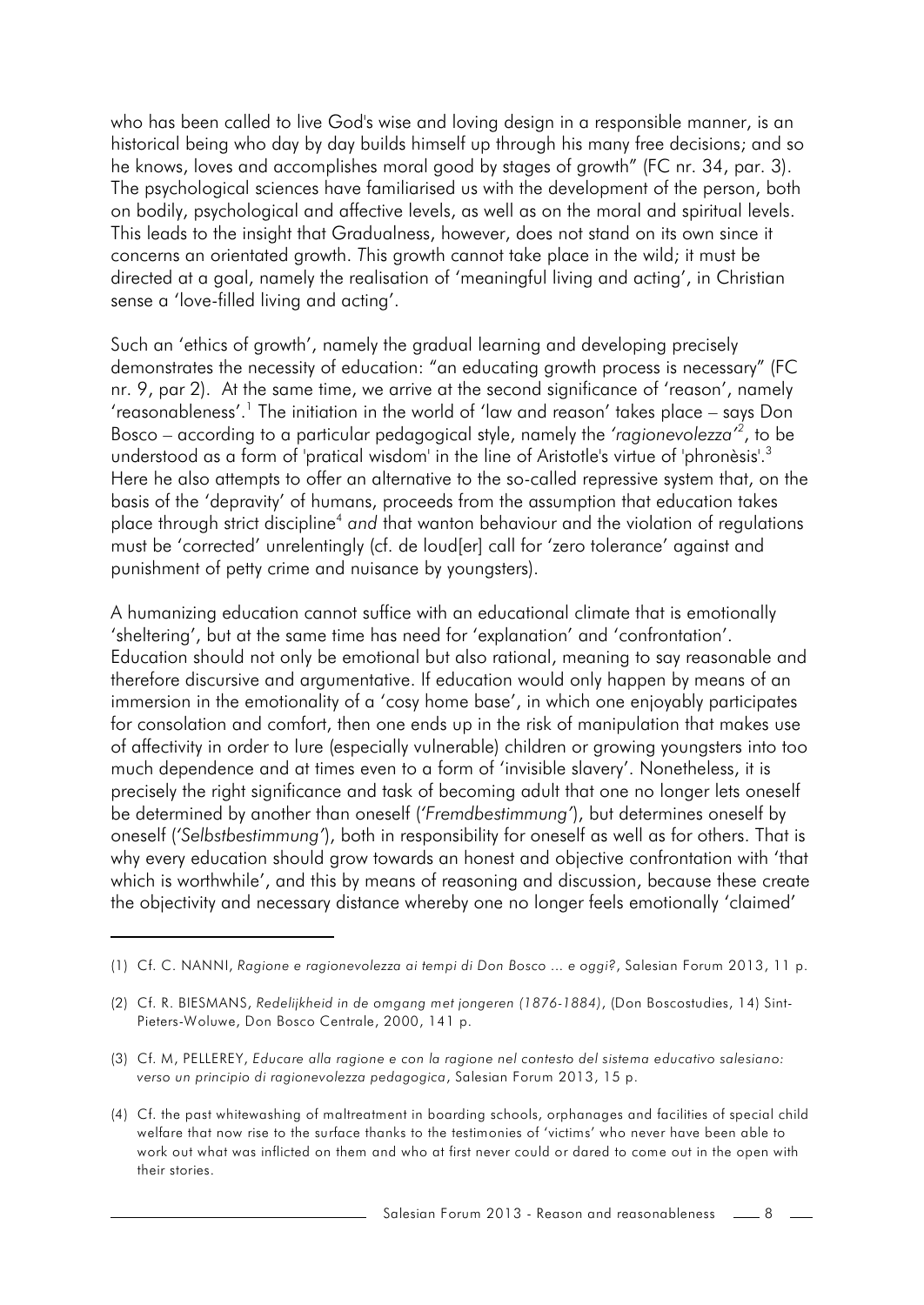but is enabled to think and to judge for oneself, and gradually to arrive at one's own views. On the other hand, it is only in the context of sheltering emotionality that the dimension of rationality can be constructively introduced, because rationality and its 'rules' (law) with all its frustrations are too hard and hurtful without the embedment in emotionality, surely for the *educandus* – the child or the youngster – who is just leaving the 'first nest'.

Firstly, in the Salesian pedagogy this means that special attention should be paid to reasonableness with which agreements and regulations are drawn up and communicated, or discussed and developed in consultation – according to the level of their development – with the children and youngsters. Don Bosco found the appeal to 'healthy common sense' indispensable, whereby all grandiloquent artificiality and authoritarian exercise of power in the reasonable interaction between educators and children or youngsters need to be avoided. Educators must have the courage and the humility to likewise appeal to the intelligence of the *educandus*. This presupposes honest and clear communication with reliable information on what is necessary and expected in order to make the educative environment function in a liveable and healthy and 'familial' manner. One should thus not forget that it usually does not suffice to provide information on agreements and '*modi operandi*' only once and that one should repeat the matter regularly. Time and time again, it is important not only to repeat the agreement but also to provide a motivation for it, and if necessary due to changing circumstances, to adjust and justify it more correctly. By so doing, a reasonable education remains a dynamic process that also takes a critical stance towards oneself and thus avoids becoming rigid or degenerating into a (at times covert) 'totalitarian regime' or a 'back-breaking armour': "no coercive measures but persuasion" (Don Bosco). We can also call this the 'wisdom of love'.

Another important aspect in reasonableness as a pedagogical style and method is impartiality. Children and youngsters simply deserve equal treatment on the basis of their equality as human beings. Every child, every youngster, has the right to the same loving treatment and discursive dialogue. Every child and every youngster deserves opportunities, and that is precisely what the pedagogical environment must help to create. Preferential treatment arouses disgruntlement and frustration precisely because one's deeply rooted sense of justice is violated. If educators tackle the faults of the one more strictly than the others, then they themselves cause the disgruntlement – which, in turn, may tempt them to take hard or subtly repressive measures whereby the disgruntlement in the child or the youngster only increases and consequently the pedagogical climate itself is affected. This impartiality should not, however, lead to neutrality as such that there no longer is any involvement or *amorevolezza*. Hence in this context we suggest making use of an idea of Ivan Boszormenyi-Nagy<sup>1</sup>, namely 'multiple partiality'. Indeed in their mutual, fundamental equality as humans and also as unique beings, with their own personality and story, people deserve to be treated. Hence educators, precisely on the basis of the choice for *amorevolezza*, are called to bring up all their attention and 'presence' for the individuality of children and youngsters. Only thus do they get the acknowledgement they deserve whereby they can become what they are: unique persons. This attention to or partiality for

<sup>(1)</sup> I. BOSZORMENYI-NAGY & B.R. KRASNER, *Between give and take: A clinical guide to contextual thinking*, New York, Brunner/Mazzel, 1986.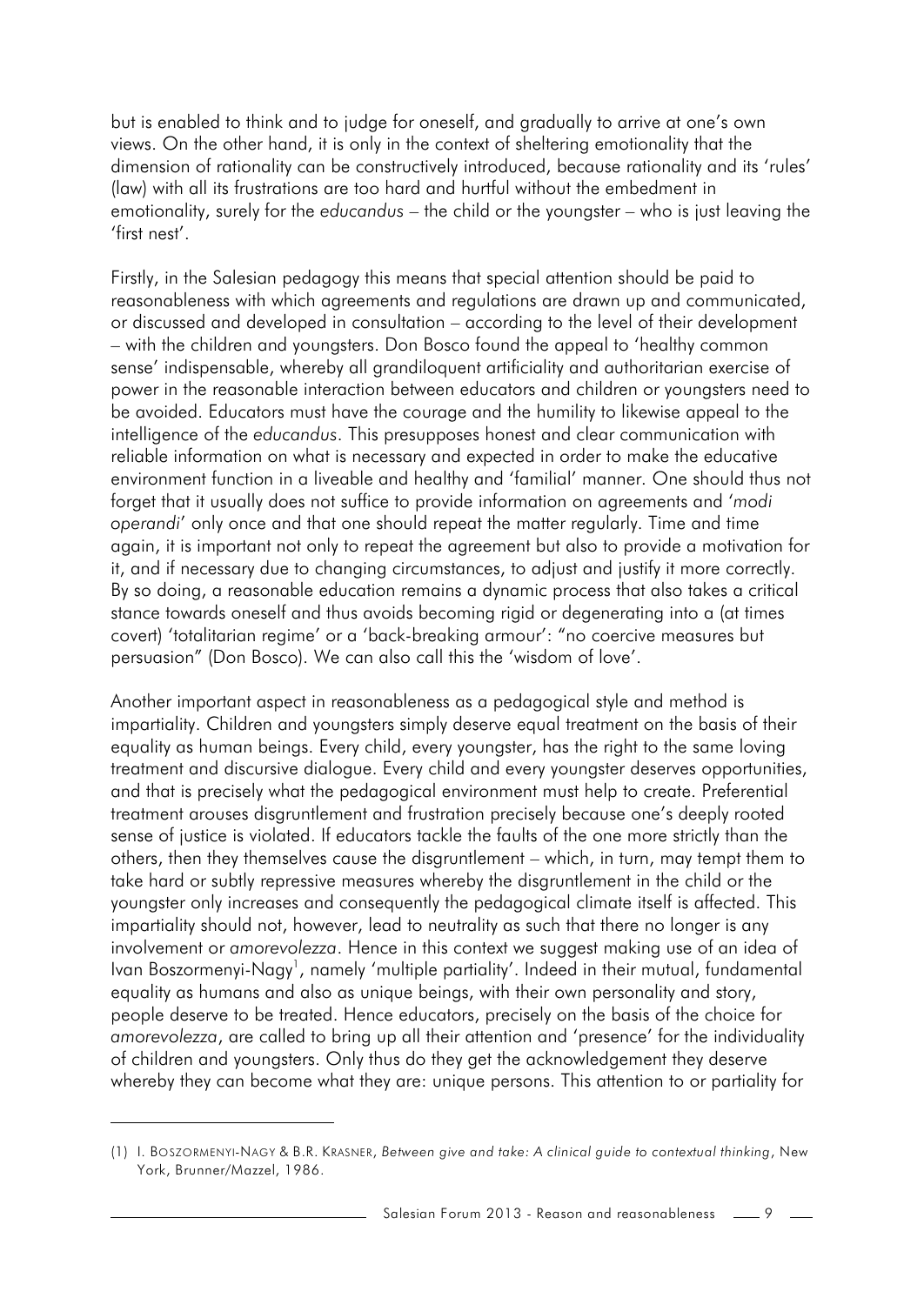the uniqueness of the other should not lead, however, to exclusivism, preferential treatment and favouritism. That is precisely why multiple partiality is needed, in the sense that while listening to the story of one child, we try to let the stories of the other children resound in the story of the one child so that the unique child in question does not end up enclosed in its own narrow-minded perspective. At the same time, multiple partiality means that in our partiality for one child or youngster, we remain equally partial to the other children or youngsters in the group or educational setting. If for instance tension or conflict arises between youngsters in a class or peer group, multiple partiality consists in listening to both (or all) parties of the conflict in their emotions and argumentations, and on the basis of this multilateral attention effectuating a conversation and compromise between the parties. In that way, multiple partiality becomes an expression of Salesian reasonableness.

A third important aspect of Salesian pedagogical reasonableness is the way in which we deal with violations or transgressions and sanctions. On the one hand, determination is needed to retain certain agreements and boundary rules as expressions of important values, and this precisely to guarantee an ethically qualitative pedagogical environment. At the same time, sufficient mercy, forbearance and compassion are also needed to ensure understanding for the 'mistakes and errors' of children and youngsters without thereby explaining away what was wrong. Educators are all too aware, even on the basis of an honest self-knowledge, how children and youngsters are (or can be) unstable and fickle as they grow up. Don Bosco himself was in this respect a huge realist, almost a borderline pessimist, as a consequence of the Jansenist influence of his theological training that emphasised heavily on the idea that the human person is a sinner and thus affected by wrong inclinations. Today it seems we find ourselves in the other extreme of a pure optimistic and romantic view (under the influence of Rousseau) on the 'natural [spontaneous] goodness' of the human person whereby we no longer dare to mention – although we do realise it – that on the moral level the human person is surely vulnerable and does not automatically choose for the good, and at times takes a long path – full of twists and turns and detours – in choosing for the good. The determination to prevent evil should thus not degenerate into hard inexorability with no attention for the vulnerability of children and youngsters that is made apparent in their personal biographies. Hence, Salesian reasonableness not only acknowledges the fragility of the *educandus* but also strives to get to know him or her better individually so that the educator can understand each one uniquely and let oneself be guided by that knowledge in the pedagogical treatment and 'measures', which must be handled with discretion and utmost respect. Reasonable treatment does not underestimate nor overcharge. Pedagogical reasonableness ensures that firmness never ends up in unmerciful hardness and roughness: it maintains 'moderation' and finds the 'right balance' or rather effects the 'right combination' [compromise] between firmness and gentleness. It lets itself be led by love 'that banishes fear' as mentioned in the Bible, to which Don Bosco also explicitly refers: "There is no fear in love, but perfect love casts out fear; for fear has to do with punishment, and whoever fears has not reached perfection in love" (1 Jn 4,18).

This 'correct moderation' likewise includes a pedagogically sound handling of punishments for violations and mistakes. That wisdom is based on different aspects: one the one hand, the mentioned factual fragility (finiteness) and ethical vulnerability of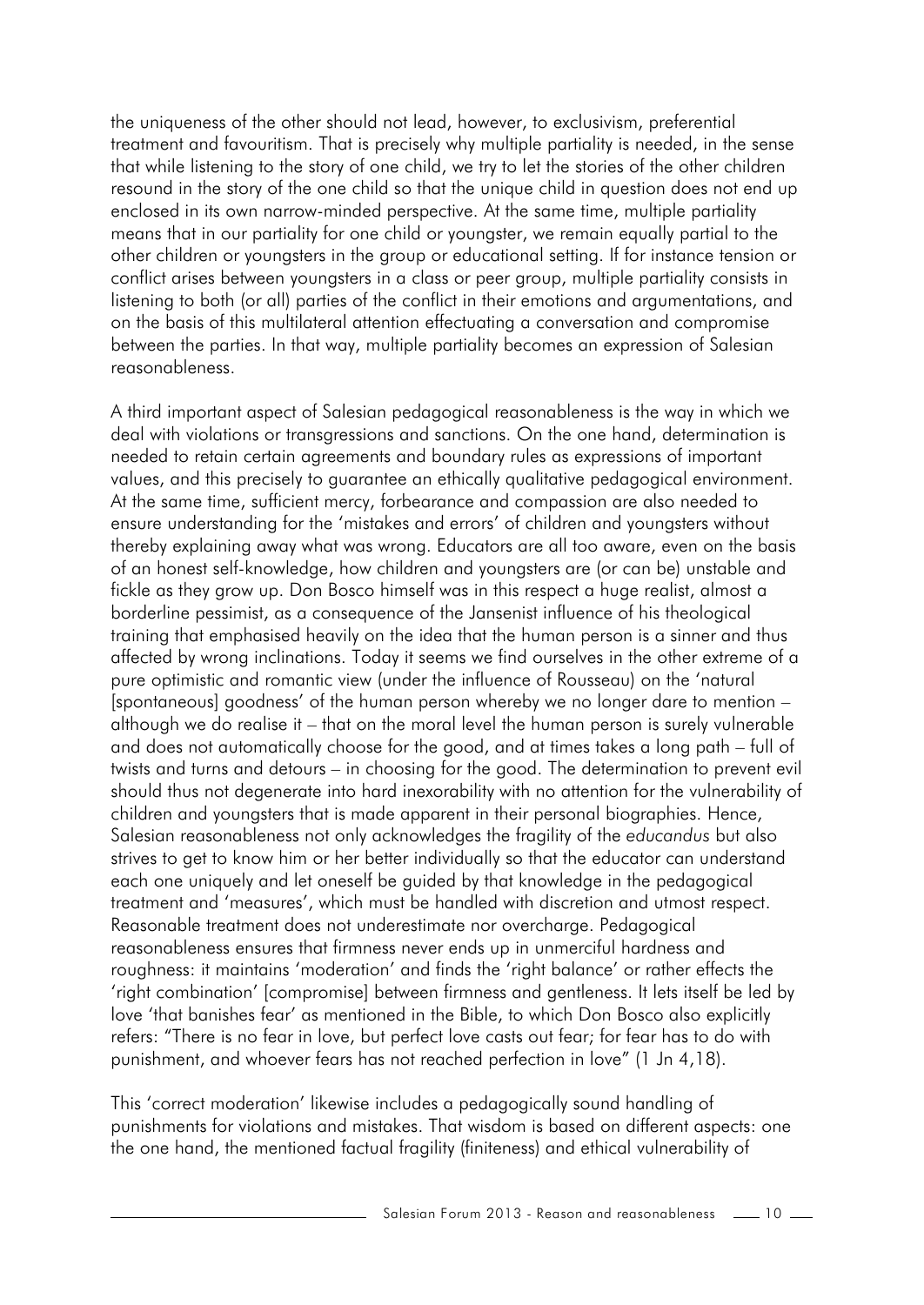children and youngsters in their growth; on the other, the circumstances and forms of 'complicity' of others within which the violation took place; and, last but not least, the seriousness of the violation. For sure when it involves serious violations, which are related to the prohibitions in the Decalogue we just sketched, an honest confrontation with the facts is desirable. However, a mere confrontation with the violation itself is insufficient. The 'guilty one' must be given space to relate one's own story, not only about what has happened but also the context, the provocation, the reasons ... One who commits an error should never be 'enclosed' in one's guilt without being heard. A climate of attention and acknowledgement is thus needed, and all forms of threats and blackmail need to be avoided. With regard to sanctions, Don Bosco and the Salesian tradition are proponents of 'an education without punishment' or, more nuanced, an education with as minimal punishment as possible. In *Il sistema preventivo* we read literally: "I say in all honesty: I dislike punishment. I do not find it pleasant to have to scold someone who fails with the threat of punishment: that is not my system!" Corporal punishments are surely and simply out of the question, and today we can likewise say: even the so-called 'pedagogical tap' must be avoided. The fundamental principle of a reasonable education is that sanctions should be avoided as much as possible. Often and in spite of themselves, on the basis of their personal and contextual injuries, youngsters may be 'out of balance' but one should not lose sight of the emotionally 'humiliating' impact of a punishment. Punishments that are given and implemented with the best intentions can cause a sense of hurt and humiliation amongst those who have to undergo them. And this can remain irreparably etched in their 'soul' and 'flesh', causing all sorts of feelings of rancour and 'counterrevenge' to arise. When educators are themselves marked by affective immaturity, they can take the violations by the *educandus* so personally – *and* it can also be a case of bullying by children or youngsters! – that they themselves are hurt and out of that hurt they react and punish. Whatever the (possibly understandable) basis of the hurt may be, it can never provide the correct motivation for a pedagogically reasonable interaction with the undesirable behaviour of a child or youngster. Dealing with offences committed by children and youngsters in a reasonable manner requires self-control and deliberation (with oneself, but at times also with others). At the same time, such a reasonable treatment of those who fail or derail allays the fanaticism of the struggle against evil. Severe violations or forms of criminality amongst youngsters, for instance, unleash feelings of indignation and anger in the bystanders, even in the educators and attendants. Even though those feelings are understandable, and likewise suggest a correct awareness of integrity and values, one should still not be blind to the risk that those feelings may derail into a heavy-handed battle against the inflicted evil, while neglecting the person – the often injured youngster – behind the mischief. Only when the educator elevates the emotion of his indignation or even 'moral repulsion' to reason, is a humane, i.e. reasonable, sufficiently balanced and future-oriented treatment of the 'perpetrator' possible.

In this regard, it is important to point out a way of sanctioning that is very powerful *and* at the same time very ambiguous. An educator can withhold one's *amorevolezza*, meaning to say stop the expressions of benevolence and cordiality. Even in a Salesian context, one sometimes notices a plea to replace real, objective forms of punishment with this 'emotional deprivation': a firm look or a non-friendly gaze can bring about more than a slap or a threat of punishment, so it says. The insight into the force of heartfelt affection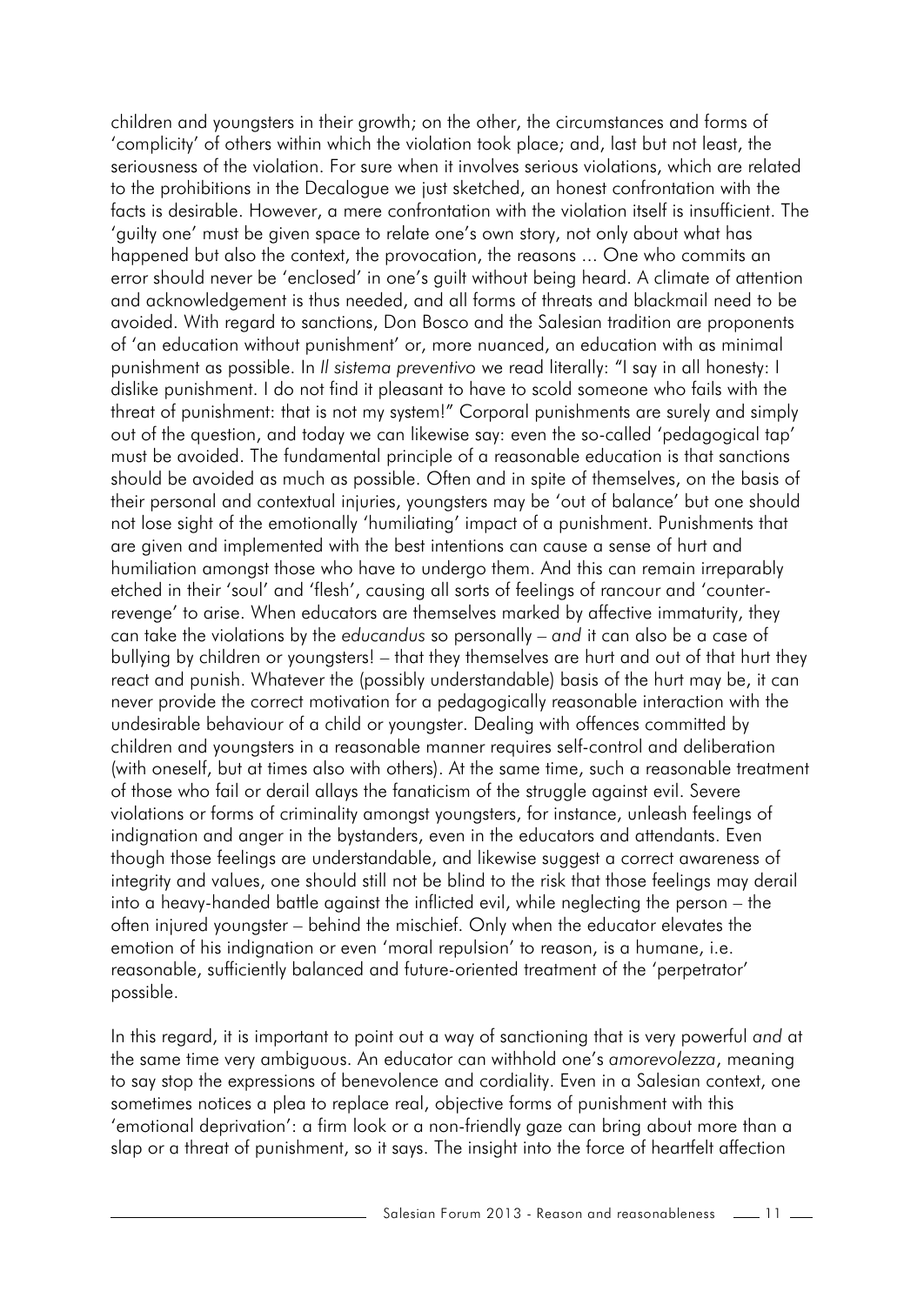(*amorevolezza*), however, should make us utmost careful in implementing this 'emotional punishment'. Approaching the *educandus* in an indifferent or negatory manner can be more destructive than an objective punishment; it can be a form of emotional blackmail against which the child or the youngster cannot defend itself. Hence an objective but then reasonable or fair punishment is at times preferable to a hard emotional distancing, although the principle remains that punishment should be seldom. Not tackling children or youngsters for serious infringement on agreements and regulations likewise means not taking seriously their freedom and responsibility, but then the punishment must be in proportion to the degree of the offence or the inappropriate behaviour. Hence confrontation with and possible punishment for the offence must always contribute to imbibing and developing a sense of responsibility, without crushing the *educandus* under this awareness. Gentleness and understanding, forms of *amorevolezza*, still remain. To put it differently, possible punishments must always be remedial, directed at reparation and growth. With Don Bosco, this strong conditional framing and relativising of punishment flows forth from his preference for a preventive approach, in contrast to the repressive approach. A preventive approach on the basis of monitoring and positive empowerment<sup>1</sup> is today more than topical considering the unashamed plea from a clear segment in our society for 'law and order', namely for zero-tolerance and an unrelenting approach to youngsters (and adults) who go wrong and disturb the public order with their petty (and less petty) forms of roughness, aggression and criminality. In the framework of the plea of Don Bosco and of those who follow him for a preventive approach lies also the importance they attach to confirmation and reward, which in turn can again be seen as expressions of *amorevolezza*. Admonition and censure for what has gone wrong can be a form of respect for the responsibility of the child or youngster, with the necessary gentleness for its still underdeveloped self-determination. But that disapproval should never be absolutised into the only form of 'liability' whereby the *educandus* gains a sense of 'total disapproval', with all its irreparable damage in the long term. Disapproval must remain limited in object, time and space, so that space remains for approval, praise and appreciation. Giving acknowledgement for the good that was done arouses in children and youngsters an unseen force of self-confidence and of commitment to the good as well.

In this regard, we would also like to refer to the Salesian tradition of the 'word in the ear' (*la parola all'orecchio*), namely the educator's personal whisper in the ear of the child or youngster of a short word 'en passant' (in passing): in the midst of a game or other activity. Its object can either be a disapproval or a confirmation and encouragement, a personal question or word of advice. The advantage is that it is private, and that is surely of huge importance as far as disapproval is concerned. Public reprimands risk humiliating the child or youngster before the eyes of its companions and classmates, which can lead to depression or repressed anger. Hence the golden rule never to rebuke or reprimand an *educandus* in the company of one's peers, classmates, companions or friends. In this regard, Don Bosco used an expression from traditional ascetic (spiritual) literature: parental admonition should always take place *'in camera caritatis'*.

<sup>(1)</sup> C. LOOTS & L. MERTENS, *Preventie: uit het oog, uit het hart?*, in: C. LOOTS, C. SCHAUMONT (reds.), *Don Bosco uitgedaagd. In gesprek met actuele tendensen in opvoeding en hulpverlening*, Oud-Heverlee, Don Boscovormingscentrum, 2002, pp. 49-76.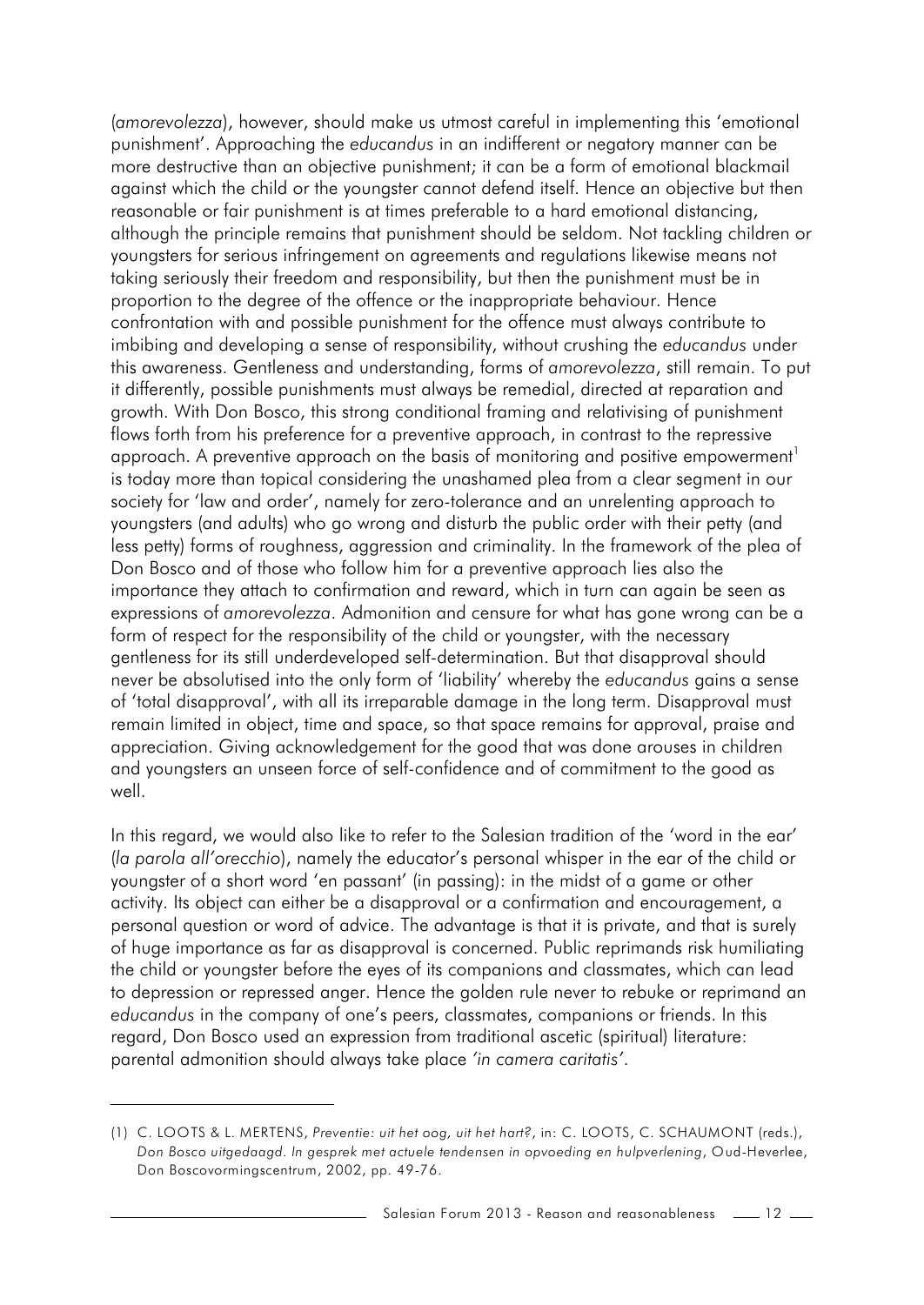#### IV. INTEGRAL EDUCATION AS 'AESTHETICS': THE NEED FOR COMMUNITIES OF PARTICIPATION

Not everything has been said, however, about the aspect of reason and reasonableness in upbringing, certainly not in the perspective of Don Bosco's view on 'integral education'. So that reasonableness that initiates in the (ethical and practical) 'laws' of reason could be effective, more still is needed than the law. We would like to call this the aesthetic dimension of upbringing or education. We saw above how the prohibitions form the 'indispensable conditions' $1$  for love, stronger still how they only indicate the conditions for love without delineating that love and thus without prescribing how that love must acquire concrete shape.

For that positive delineation of love, children and youngsters do not so much need behavioural norms that prescribe how they must live and act humanely, but rather they need suggestive examples, inspiring models, testimonies and qualitative experiences of others, that 'address and attract' them without moralising them in a patronising way. In that manner, they will strive to integrate the values that take shape in the examples and experiences in their own way – i.e. creatively – and substantiate them. We can call this the aesthetic dimension of 'law and reason' – of ethics. It no longer concerns the bottommost boundary of prohibitions or the minimum, but rather the optimum or the quality of 'meaningful life and action', which in the Christian perspective is the 'fullness of love'. In ethics today, the importance of 'moral communities' is highlighted where thanks to the example of parents, educators and other adults the humane can be tasted and learned in both a realistic and appealing manner.<sup>2</sup> It is by means of tradition, meaning to say by what has been handed down and thus precedes us, that we can, with taste and conviction, make certain attitudes, modes of behaviour and lifestyles our own. Ethics and education can never be a 'one-man-show', a solipsistic affair. We are dependent on our 'predecessors' in order to be able to grow towards moral sensitivity, truth and praxis. No one becomes ethically sensitive and proficient without parents and grandparents, family, relatives, educators and the wider community, out of which new people time and again receive the chance to discover and to tread into their path of life. It is precisely through this community life anchored in space and time that ethical aesthetics, which is indispensable in achieving a 'loved-filled' life and action, takes shape. In other words, it is not just 'important' that people are able to participate in moral communities – it is as necessary as the air we breathe. In such moral communities, ethical quality is not underestimated. Ethical quality carries with it a stimulus by means of its 'beauty', in order to grow towards that which is loving, each one according to his or her own possibilities and fragilities or limitations. Because of this participative character, we call these moral communities 'communities of participation'. In such communities of life, people –

<sup>(1)</sup> In the encyclical *Veritatis Splendor* (1983) John Paul II, inspired by Augustine, labels the prohibitions of the second tablet as 'the basic condition for love of neighbour'. And 'they are the first necessary step on the journey towards freedom, its starting-point.' They are therefore 'only the beginning of freedom [and love], not perfect freedom [and love]...' (nr. 13).

<sup>(2)</sup> A. MACINTYRE, *After Virtue. A Study in Moral Theory*, London, 1965; S. HAUERWAS, *Vision and Virtue. Essays in Christian Ethical Reflection*, Notre Dame, University Press, 1974.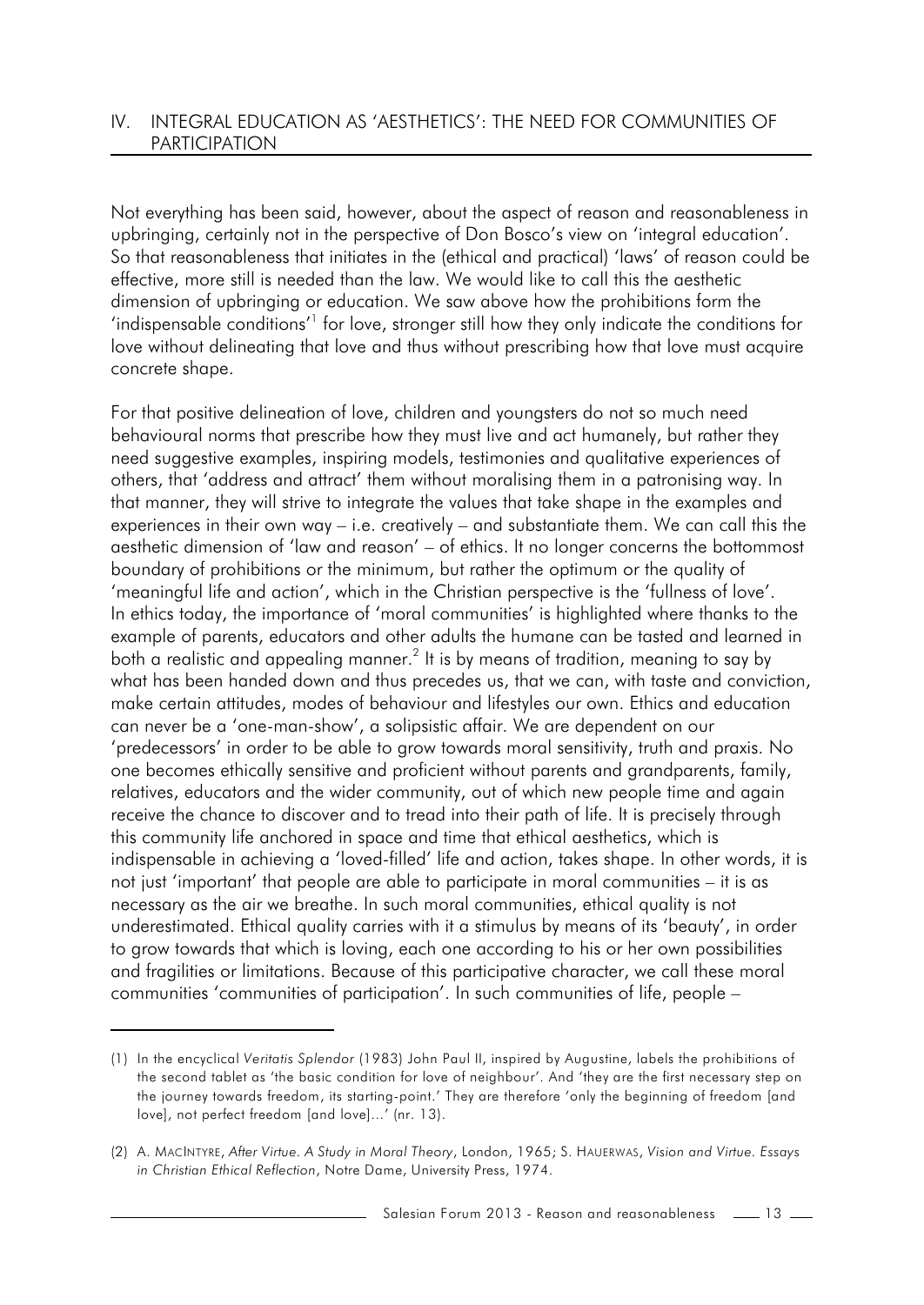throughout the generations – share with each other's ethical inspiration and thus give a solid grounding to their own ethical commitment and make it 'bearable'. Only by participating in concrete ethical projects, wherein the commitment of the whole person is involved – not only one's intellect, but also one's desire, feeling, fantasy, body and will – can children and youngsters acquire the chance to develop from the inside out a delicate taste for a love-filled life and its according actions. Whoever cannot 'share' in values, modes of behaviour and life, and this in the double sense of 'co-experiencing' and also 'co-constructing', can never acquire a sensitivity and taste for what is a meaningful and loving life, neither for the joy that the effort and 'burden' thereof can bring along. Without a community of participation, children and youngsters can never discover that virtue not only takes effort and sacrifices, but also the fact that 'it does one good'. In that way, the link with *amorevolezza* becomes clear. On the ethical level, the community of participation is the expression of the original sheltering and encompassing affectivity and affection, and thus of *amorevolezza*, stronger still it is the condition of possibility and embedment of every education, in particular of moral education.

For that purpose, every moral community must also be a '*narrative community*', where one exchanges; where educator and *educandus* find each other and listen in a non-normative but suggestive, enriching, challenging way; where adults do not moralise from their experiential wisdom, but give witness and inspire, invite and literally 'pro-voke'. The narrative community issues a 'call to move forward', so that the 'pre-given' ethical heritage can take shape in a dynamic and even progressive way. An ethical narrative community is literally a community where people tell their story, and in so doing, they 'recuperate' something as a community. It is also where the 'foundational' stories with the experiential wisdom of the 'ancestors' are not only narrated on, but also celebrated in symbolic signs and rituals. As a narrative community a community of participation always is and becomes an 'expressive' community!

In this regard, we would like to point out the importance of 'eating together' and of the 'family table', which are entirely in line with the Salesian family spirit. The starting point of my reflection is anecdotal. When I returned from Minster (Kent, UK) after a three-day formation at the Fraternities of Charles de Foucauld (26-28 April 2012), I read an article in the *Daily Telegraph* (30 April 2012) while waiting in line in Heathrow Airport. The article was about a research on "the decline of family meals" and its impact on the 'social skills' of children. A sociological study came to the conclusion that (especially in cities) 1 out of 10 adults no longer eat together with their children and that another 10 per cent eat together with their children only once a week. The increase of TV-meals on the sofa deprives children, according to another research, of 'vital skills'. Children grow up and miss the opportunity to talk with adults, to exchange ideas, and to learn 'good manners', says Richard Harman, chairman of the Boarding Schools' Association. He adds that the decline of family meals is moreover linked with a 'health risk', namely an increased intake of high fat content food. This 'decline of family meals' likewise runs parallel with a strong emphasis in schools and families and in popular culture (among others in teen magazines, weeklies, on TV and social media…) on personal ambition ('getting somewhere') and material success whereby the 'self-esteem' of children is changing severely. We are getting a generation of children and youngsters that is 'out of balance', namely some have too low self-esteem (because they cannot reach the norms of 'ambition') and others have too high self-esteem precisely because they (are able to) go along with the 'ambition'-ideology wherein attention is rather given to creating a 'circle of influence'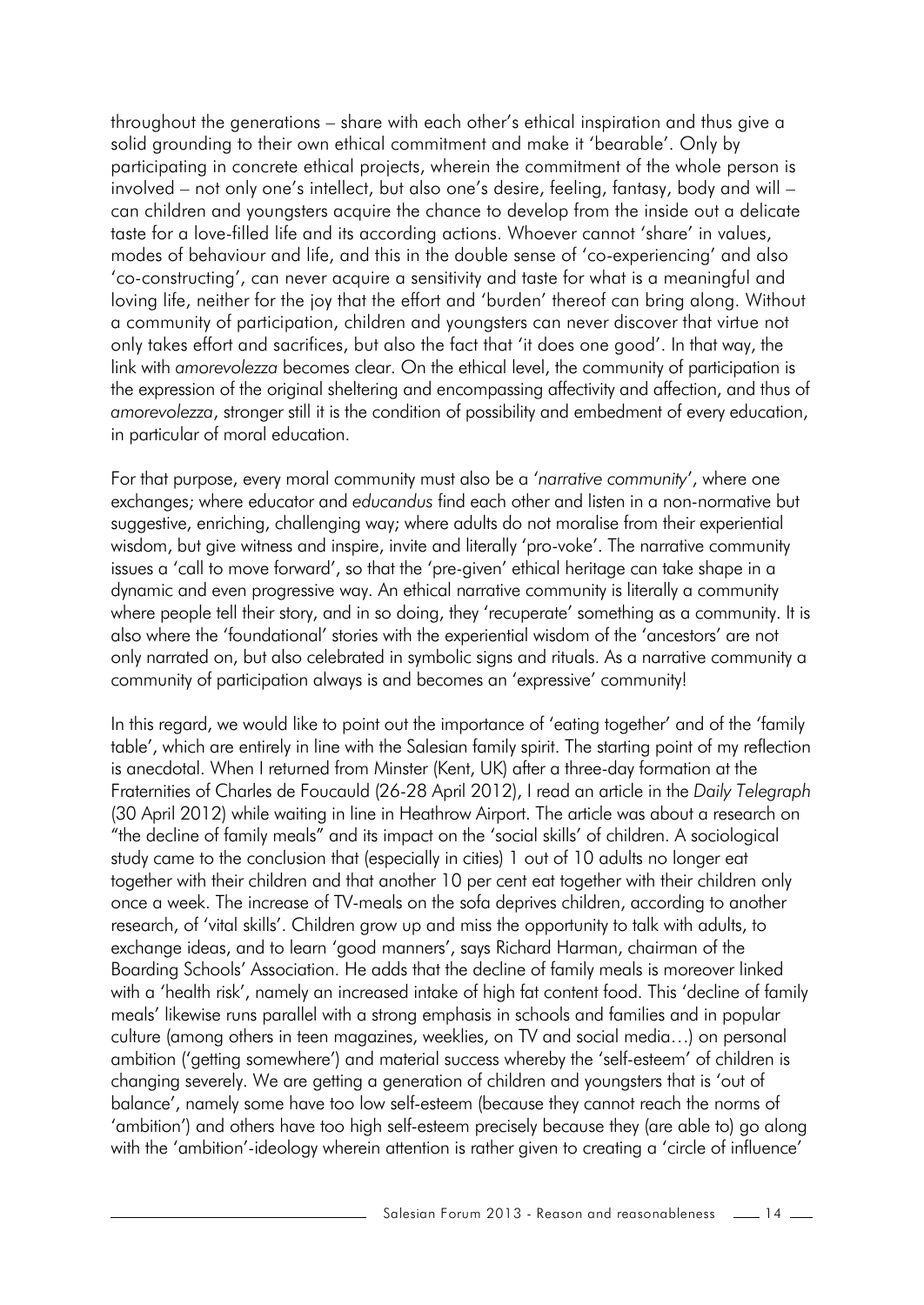rather than striving for a 'circle of concern'. The emphasis on material success and 'achieving something in life' comes at the expense of 'establishing a sense of belonging' and that leads to an 'inversion' of fundamental values and its consequences. Our school and education systems, and our public culture and mentality, says Harman, turn values on their heads whereby essential values are affected. Children are told that they 'will belong somewhere' when they achieve material success, while they first have to belong somewhere – emotionally and spiritually – in order to draw out confidence and to concretise their personal development and ambition. Apparently, we are gradually paying a hefty price for dissolving the connectedness that serves as the first and essential source of value-development. And he concludes: "As a society, we have lost the beneficial effects of sharing a meal around the table. Eating together has, since the earliest times, been the most formative way of building a sense of togetherness and facilitating conversation across the generations. But in the United States and increasingly in the UK, a lot of families don't even have a dining table. A sense of sharing, reaching out to other people and the ability to form and sustain relationships is just not valued as much as it was".

I see therein the challenge to focus on eating together, working together and relaxing together, in the Salesian spirit, as the context for the development of values and norms – of 'reason and law' – and certainly not to allow that the 'family spirit' be displaced from its central position by the growing neoliberal emphasis on 'competency development'. And neither can we ignore the importance that the Salesian tradition attaches to 'feasts'. Here, one loves to cite the mischievous statement that is ascribed to Don Bosco himself – to reinforce its authority and importance: 'If there are no feasts, you have to create them'. They make it possible for one to participate via emotion and imagination – detached from external moralising obligations – in the implied values, and to gradually become aware of them and appreciate them. Feast also create 'family spirit' and 'belonging', not only or primarily as a means to education but especially as a goal and value in and of itself.

#### CONCLUSION: REASON AND REASONABLENESS GIVE A REALISTIC FORM TO CORDIAL AFFECTION

In our attempt at describing and translating in a contemporary way some important aspects of *'ragione'* and '*ragionevolezza'*, it has become clear how, upon closer inspection, they are linked to *amorevolezza.* Reason, which manifests itself in and through the law and boundaries, refers to the community of participation in which not only values but also norms and rules are practised and experienced throughout society. But even reasonableness stands in relation to and interaction with *amorevolezza*. Put differently, it is a realistic embodiment of *amorevolezza* itself in the sense that reasonableness, in the context of the learning process that is education per definition, unfolds as a style and method to teach children and youngsters amiably and wisely – viably and gradually – how to deal with boundaries, agreements and authority. Even though *amorevolezza* and *ragionevolezza* are distinct from each other, in the reality of education they are inseparable!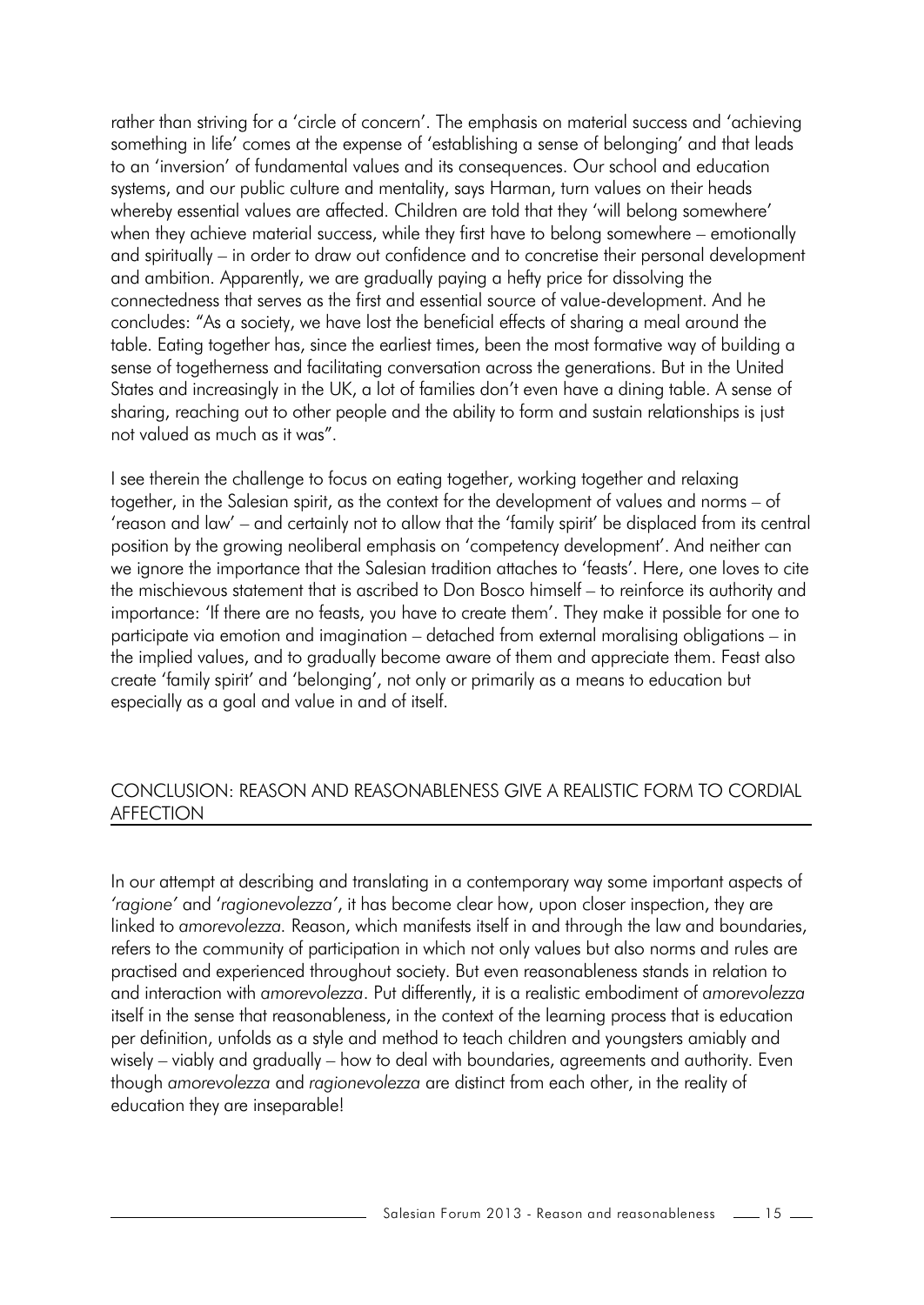## A mountain hike

To conclude, I would like to make use of a dream of Don Bosco, which I revise a bit – as a kind of Midrash - hopefully without doing it too much injustice. By doing so, I try to evoke again how an authentic Salesian education is rooted in a balanced relationship between *amorevolezza* and reason, mediated through reasonableness. In this way a healthy relationship between ethics and education can be developed and realized.

Ethics and education, as guidance, can be described as a mountain hike: not remaining indecisively non-committal or merely fretting and fuming, but to go on a hike, not just wherever but with a prospect before you, a goal that is well worth it. Going along life's way is not an aimless wandering about but having a horizon - literally a 'panoramic view' - before you that not only reaches farther but also higher and invites you to go to the top. A dynamic life is constantly aiming for the top. Sometimes it is fairly visible, sometimes not, but the top is always there. There is always the prospect or the goal commandment ('*Zielgebot'*) of the meaningful.

To successfully accomplish a mountain hike one needs a guide or a map. These are the fundamental values and norms that indicate direction like a compass. Just think of nonviolence ('you shall not kill'), mutual equality ('you shall not steal'), trust and tenderness ('you shall not commit adultery'), authenticity ('you shall not bear false witness'). But you also need equipment and an outfit: thick-soled boots, two pairs of woolen socks, a backpack with provisions, eye protection against the cold, sunglasses against bright light, a traveling stick, and so on.

Upon departure, it turns out that a number of children and youngsters do not see the top. For them, it is hidden in the mist. Others think that the top or the meaningful is somewhere else and therefore have a different view regarding the way to the top. Moreover, there are minors who have good intentions, but have no boots or have only one pair of socks or too little substantial provisions. These are children and adolescents who because of circumstances are not always well-equipped in life. However, even they are called to go on the mountain hike and become full human beings.

But some among them will never be able to reach the top. Should they then remain below or be left behind, in the presumption that they are indeed not capable? Should we then abandon them and tell them they do not count? Does it suffice that we provide them with only a kind of 'occupational approach, keeping them busy at at the foot of the mountain so that they will not be any source of harm to themselves or to the community? Or should we indeed invite them to begin the hike and urge them to grow in the direction of the top by making sure that they have two pairs of socks or by giving them a map? Even though that will not always be helpful because they perhaps cannot read well? Shouldn't we then be near them in any case, literally 'assist' them, so that during their mountain hike they can reach what they are capable of reaching, or even something more?

Some will perhaps succeed in climbing almost to the top. Perhaps, they have already reached a panorama of a certain quality. For a number of minors that is very good, more than good even, even though they do not reach the meaningful. Others only come half way, which is already something. This is not the 'full good', but a 'lesser good'. And note well that this